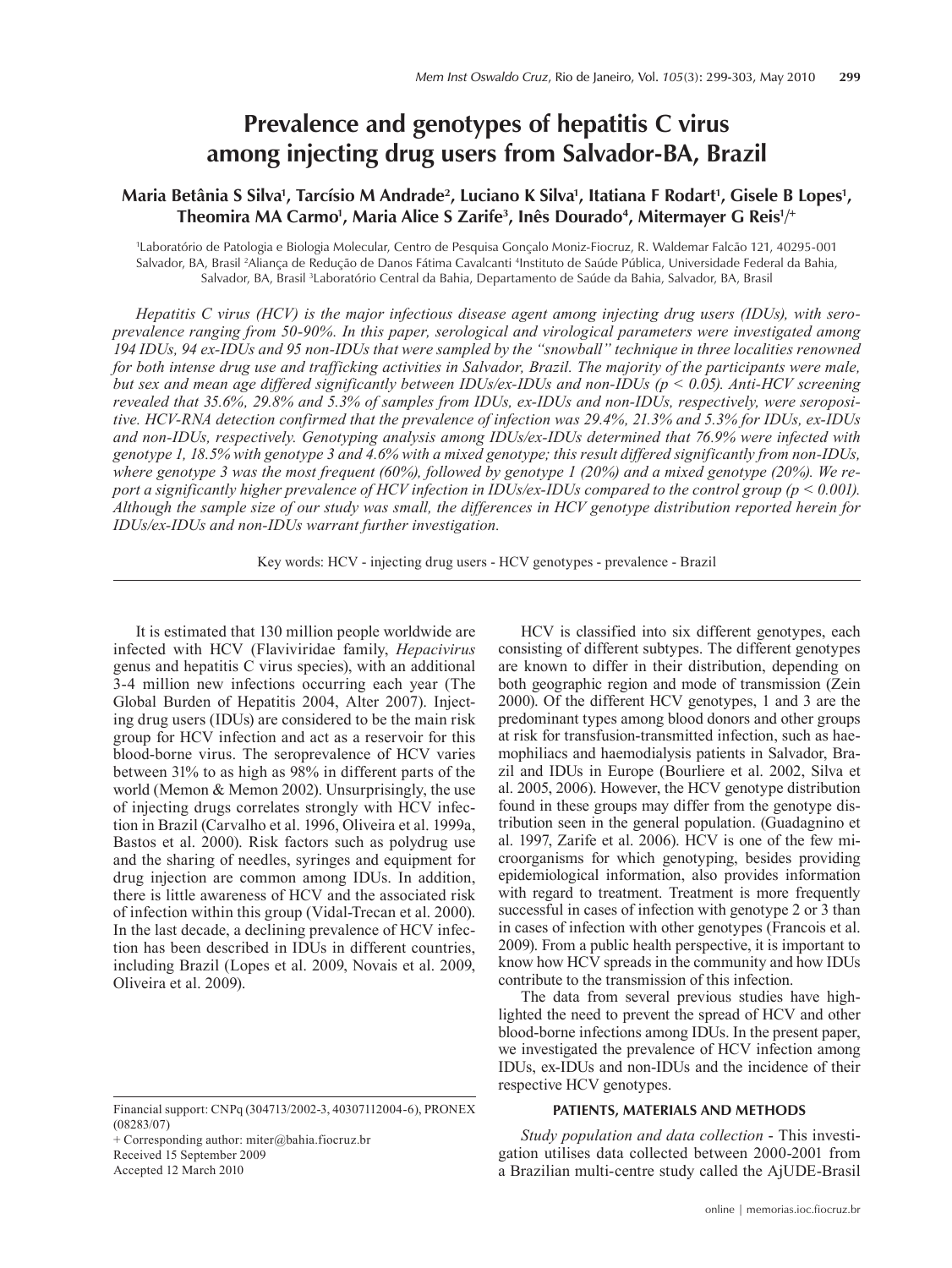II Project. This study was designed to assess HIV infection among IDUs, former drug users (ex-IDUs) and non-IDUs in the following six cities in Brazil: Salvador in the State of Bahia (BA), São José do Rio Preto in São Paulo (SP), Florianópolis and Itajaí in Santa Catarina and Porto Alegre and Gravataí in Rio Grande do Sul (Caiaffa 2001, Caiaffa et al. 2006, Cardoso et al. 2006). Informed consent, individual questionnaires and blood samples were collected from all participants. IDUs and ex-IDUs were defined as individuals who had injected drugs in the last two months and those who had injected drugs in the last five years but not in the last two months, respectively. Non-IDUs were drug users that sniffed or smoked cocaine and were defined as potential IDUs. Due to the availability of samples only individuals residing in the city of Salvador, the state capital of BA and the third largest city in Brazil, were included in the present study. The study area comprised three localities that were renowned for both intense drug use and trafficking activities and had implemented the Needle Exchange Program of the Federal University of Bahia (Andrade et al. 2001a, b, MS 2001). All study groups were sampled using the snowball technique (Frankel & Frankel 1977, Biernacki & Waldorf 1981). The participants were classified into the following three groups: 194 IDUs, 94 ex-IDUs and 95 non-IDUs.

*Samples* - Serum samples were collected from each individual for a primary HIV and HTLV study in 2000 (Andrade et al. 2001a, b). Briefly, within 2 h after venipuncture, all samples were aliquoted and stored immediately at -70ºC until use. For this study, we avoided RNA degradation by using only those aliquots that had not been thawed more than once prior to molecular testing.

*Serology* - Serological tests for anti-HCV detection were performed at the Bahia State Laboratory (LACEN/ SESAB) using commercially available automated immunoassays (MEIA, Axym System, Abbott) according

to the manufacturer's instructions. HCV-RNA extraction was performed using the TRIzol LS reagent (Invitrogen, Carlsbad, CA, USA), according to the manufacturer's instructions. After precipitation and drying, HCV-RNA was immediately reverse transcribed into cDNA using random primers (Amersham Biosciences, Piscataway, NJ, USA).

*HCV-RNA detection and genotyping* - cDNA was detected by amplification of the 5' untranslated region (5' UTR) in nested PCR using primers 939, 209, 940 and 211, as described previously (Chan et al. 1992). The 251-bp (unlabelled) nested PCR product was analysed by electrophoresis using a 1.5% agarose gel in 1x Trisborate (TBE) buffer and visualised by ethidium bromide staining and ultraviolet (UV) light. Positive samples were genotyped by restriction fragment length polymorphism analysis according to a previously published method (Davidson et al. 1995). Briefly, restriction enzyme digests were carried out for 4-16 h at 37ºC in the presence of 10 units each of (i) *Rsa*I and *Hae*III and (ii) *Hinf*I and *Mva*I. Digestion products were analysed by electrophoresis [4% Metaphor agarose gel (BMA, ME, USA) in  $1X$  TBE buffer containing 0.5  $\mu$ g/mL ethidium bromide] and were visualised under UV light. Previously characterised genotypes were used as positive controls for genotypes 1, 2 and 3. Genotypes were determined according to the Simmonds classification (Simmonds et al. 1993). Samples containing no or undetectable levels of HCV-RNA were re-extracted at least once more in an independent experiment. Negative individuals were tested again after six months to avoid potential false negative results.

*Data analysis* - The data were analysed using Epi Info, Version 6.04 (Centres for Disease Control and Prevention, USA). Fisher's exact test and the  $\chi^2$  test (Yates corrected) were used to compare frequencies between groups when appropriate. In all tests, p values less than

| Test                               | Study groups            |                        |                      |
|------------------------------------|-------------------------|------------------------|----------------------|
|                                    | <b>IDUs</b><br>$\%$ (n) | $ex$ -IDUs<br>$\%$ (n) | non-IDUs<br>$\%$ (n) |
| Anti-HCV positivity                | 35.6 (69/194)           | 29.8 (28/94)           | 5.3(5/95)            |
| HCV-RNA positivity <sup>a</sup>    | 83.8 (57/68)            | 76.9(20/26)            | 100(5/5)             |
| HCV confirmed infection            | 29.4 (57/194)           | 21.3(20/94)            | 5.3(5/95)            |
| $(95\% \text{ CI})$                | $(23.2 - 34.5)$         | $(13.8 - 27.7)$        | $(1.1-9.5)$          |
| Genotype <sup><math>a</math></sup> |                         |                        |                      |
| 1                                  | 76.5(39/51)             | 78.6 (11/14)           | 20.0(1/5)            |
| 3                                  | 19.6(10/51)             | 14.3(2/14)             | 60.0(3/5)            |
| Mix                                | 3.9(2/51)               | 7.1(1/14)              | 20.0(1/5)            |

**TABLE** Serological and molecular results from the subjects enrolled in this study, in Salvador, Bahia, Brazil, 2000

*a*: total varies according to the availability of samples; CI: confidence interval: IDUs: injecting drug users.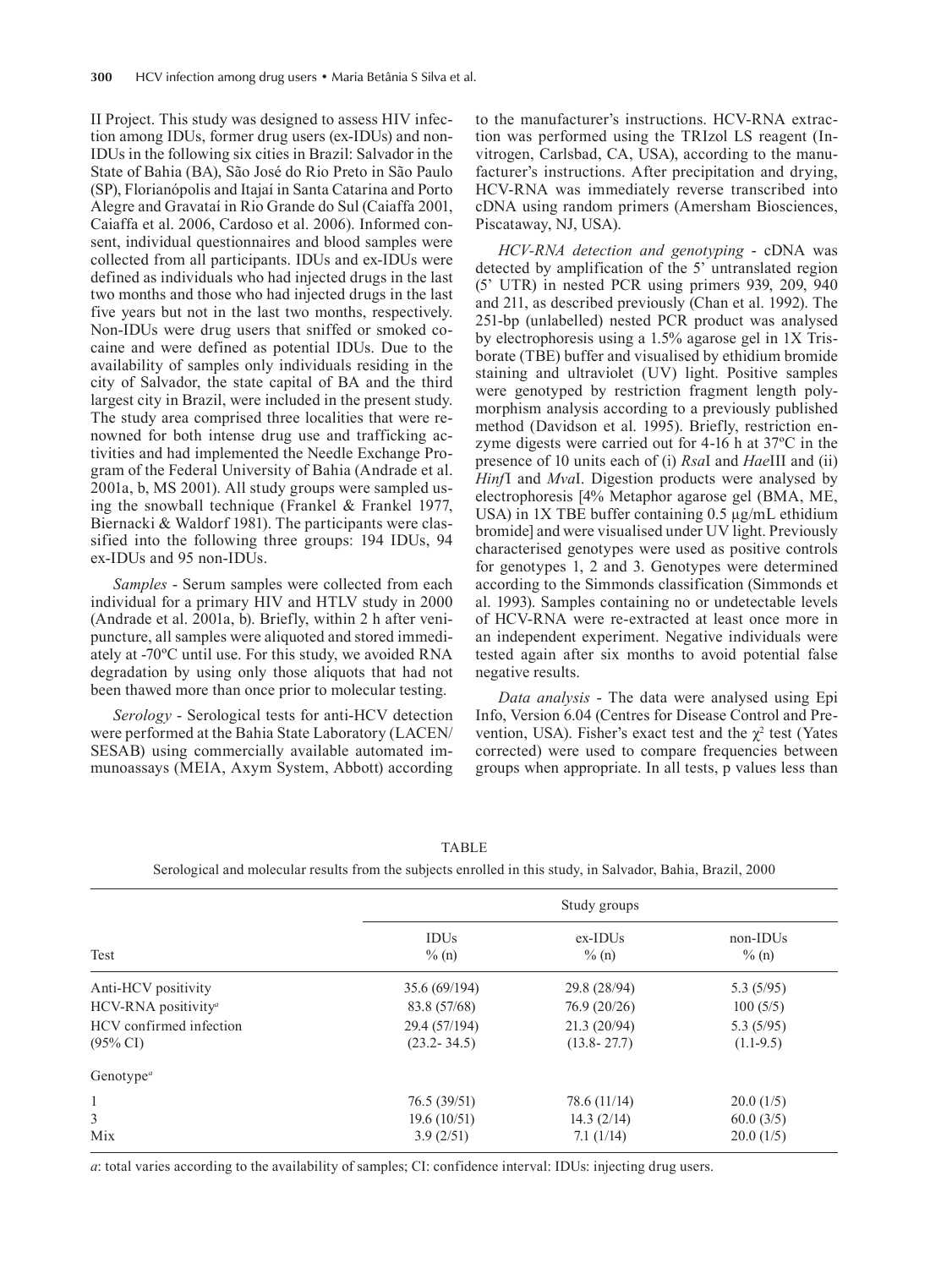0.05 were considered statistically significant. Estimates for 95% confidence intervals (95% CI) of prevalence were calculated using a resampling algorithm with a bootstrap value of 15,000 (BioEstat 4.0, PA, Brazil).

## **RESULTS**

The majority of participants were male, composing 93.8% (182/194) of IDUs, 89.4% (84/94) of ex-IDUs and 80% (76/95) of non-IDUs. The mean age  $(\pm$  standard deviation) was  $26.6 \pm 7.7$  for IDUs,  $27.8 \pm 6.9$  years for ex-IDUs and  $23.7 \pm 6.4$  years for non-IDUs. Sex and mean age differed significantly between IDUs/ex-IDUs and non-IDUs ( $p < 0.05$ ).

HCV seroprevalence was significantly higher in IDUs and ex-IDUs, reaching 35.6% (95% CI 29.9-41.8%) and 29.8% (95% CI 21.3-37.2%), respectively, compared to 5.3% of non-IDUs (95% CI 1.1-9.5%; p < 0.05) (Table). Viraemia was detectable in the majority of the anti-HCV positive individuals in all three groups. The prevalence of HCV infection among IDUs/ex-IDUs was significantly higher compared to that of non-IDUs ( $p < 0.05$ ). It was calculated to be 29.4% (95% CI 23.2-34.5%) among IDUs, 21.3% (95% CI 13.8-27.7%) among ex-IDUs and 5.3% (95% CI 1.1-9.5%) among non-IDUs.

HCV genotype distribution was similar between IDUs and ex-IDUs but different among non-IDUs (Table). Among IDUs and ex-IDUs, genotype 1 was the most prevalent genotype, identified in 76.5% (39/51) of IDUs and 78.6% (11/14) of ex-IDUs, followed by genotype 3, which was identified in 19.6% (10/51) of IDUs and 14.3% (2/14) of ex-IDUs. Mixed genotypes were detected in 3.9% (2/51) of IDUs and 7.1% (1/14) of ex-IDUs. Among non-IDUs, genotype 3 was the most prevalent genotype, identified in 60% (3/5) of the individuals, followed by genotype 1 and mixed genotype, both with 20% (1/5). None of the samples contained either genotype 2 or any other genotype. There was a significant difference in the HCV genotype distribution between IDUs/ex-IDUs and non-IDUs ( $p < 0.05$ ). Some samples could not be genotyped due to low quantity of available serum.

## **DISCUSSION**

The snowball sampling used in this project is a common technique used in the assessment of hidden populations where existing study subjects recruit future subjects from among their acquaintances. The present paper is not intended to be inferential because the samples were collected in a non-random way. However, the comparison of the HCV positivity and HCV genotype distribution between the groups of IDUs/ex-IDUs and non-IDUs seems to be consistent with a history of drug use and a common source of infection, respectively.

It has been shown that HCV prevalence among different populations is higher between the ages of 24-35 (Oliveira et al. 1999b, Bastos et al. 2000, Kapadia et al. 2002). The mean age of IDUs and ex-IDUs enrolled in the present study was  $26.6 \pm 7.7$  and  $27.8 \pm 6.9$  years, respectively. However, needle sharing among individuals belonging to either of these groups led to a five-fold increase in the transmission of HCV compared to non-IDUs. A previous study performed in Salvador and Rio de Janeiro showed that the first shot typically occurs at around 15 years of age (Andrade et al. 2001a, b, Oliveira et al. 2006). Therefore, IDUs are important reservoirs for HCV because they are infected at a much earlier age and have a higher risk of HIV co-infection or other parenterally transmitted viruses, which make HCV more difficult to eliminate.

This study confirms that HCV seroprevalence is significantly higher among IDUs and ex-IDUs (35.6% and 29.8%, respectively) compared to non-IDUs (5.3%). However, this was lower than that reported for studies of IDUs in the cities of Santos (SP) and Rio de Janeiro and for a previous study in Salvador (BA) (74%, 69.8% and 77%, respectively) (Carvalho et al. 1996, Carvalho et al. 1999, MS 2001). The lower seroprevalence observed in our study may be due to the introduction of a harm reduction program in Salvador by the Federal University of Bahia that began four years earlier in the same areas where individuals were recruited. This program resulted in a reduction of needle sharing from 40-17% (Andrade et al. 2001a, b). In countries such as England and Australia, the AIDS prevention programs and harm reduction programs resulted in a concurrent decrease of HCV infection among IDUs (MacDonald et al. 2000, Hope et al. 2001). Of note, HCV seroprevalence in non-IDUs was higher than that observed for the general population of Salvador (5.3% vs. 1.5%) (Zarife et al. 2006). Because the majority of the non-IDUs recruited for this study were cocaine drug users, this difference may be attributable to the sharing of contaminated implements such as straws that are commonly used to inhale this drug (Mc-Mahon et al. 2004).

HCV-RNA was detected in more than 70% of the seropositive individuals; this represents a final HCV prevalence of infection of 29.4% among IDUs, which is less than that of haemophiliacs (32.6%) (Silva et al. 2006) and chronic hepatitis outpatients from the same locality (> 50%, unpublished observations). IDUs are currently the main source of infection for persons with hepatitis C (Alter & Seeff 2000, Farci & Purcell 2000). It is well known that such individuals tend to develop a chronic infection, ultimately leading to chronic hepatitis. Many of these individuals are not clinically ill and are therefore not aware of their infection, leading to activities that contribute to an increase in the incidence of HCV (Vidal-Trecan et al. 2000). Such activities include needle/syringe/equipment sharing, tattooing and body/ ear piercing.

HCV genotype distribution varies geographically. Genotypes 1, 2 and 3 are mostly cosmopolitan, while genotypes 4 and 5 are predominant in Africa and genotype 6 is found in Asia (Simmonds et al. 1993). Several studies in Brazil have reported that HCV genotype 1 is more prevalent than genotype 3 among patients who had received a blood transfusion (Silva et al. 2005, 2006). Two population-based studies, one conducted in Italy and another in Brazil, identified a possible switch in the prevalence of these genotypes in the general population, indicating that specific risk factors may play a role in HCV transmission (Guadagnino et al. 1997, Zarife et al. 2006). Our study is the first report on the HCV geno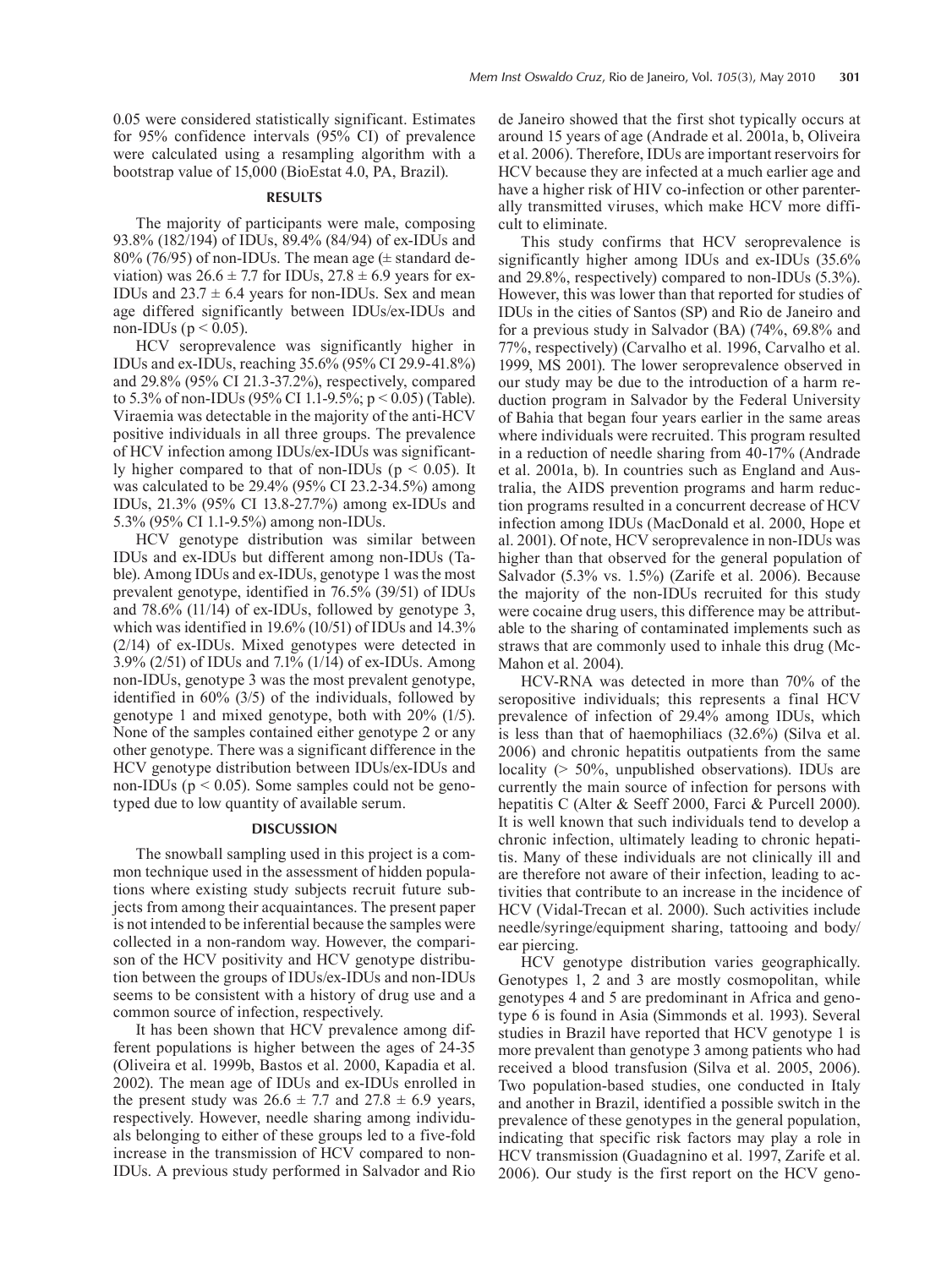type distribution among IDUs in Salvador. The most prevalent genotype among IDUs and ex-IDUs was genotype 1, followed by genotype 3 and mixed infection of genotypes 1 and 3. Of note, genotype 3 was the most predominant among non-IDUs, similar to a previous report for the general population of Salvador (Zarife et al. 2006). Considering that injection of cocaine is the only difference among IDUs/ex-IDUs and non-IDUs, these data emphasise the importance of needle sharing to the acquisition of genotype 1. However, the number of samples that tested positive for HCV among the non-IDUs was small; therefore, further studies will be required to confirm the frequency of genotype 3 in this group.

Finally, we demonstrated a decrease in the seroprevalence of HCV among IDUs from 77-35.6%; however, this result does not eliminate the need for public health interventions focusing on the transmission of HCV in this group (Carvalho et al. 1999, MS 2001). As IDUs are at high risk for parenteral infection, this group could be a better sentinel population for parenteral infection than blood donor candidates for molecular epidemiology purposes. The difference in the HCV genotype distribution observed among IDUs and ex-IDUs when compared to the general population could be attributed to the study design because the non-random sampling intrinsic to the use of the snowball technique may result in an over or under-representation of a given genotype with regard to its actual distribution in the population of IDUs living in the communities under analysis.

#### **ACKNOWLEDGEMENTS**

To Dr. Bernardo Galvão and Noilson Lázaro Sousa Gonçalves, from the Public Health Advanced Laboratory-Fiocruz, for storing the sera samples until they were used in this study, and Dr. Alan Mcbride, for careful reading and review of the manuscript.

### **REFERENCES**

- Alter HJ, Seeff LB 2000. Recovery, persistence and sequelae in hepatitis C virus infection: a perspective on long-term outcome. *Semin Liver Dis 20*: 17-35.
- Alter MJ 2007. Epidemiology of hepatitis C virus infection. *World J Gastroenterol 13*: 2436-2441.
- Andrade T, Lurie P, Medina MG, Anderson K, Dourado I 2001a. The Opening of South America's First Needle Exchange Program and an epidemic of crack use in Salvador, Bahia-Brazil. *AIDS Behav 5*: 51-64.
- Andrade TM, Dourado I, Farias AH, Castro BG 2001b. Redução de danos e redução de prevalência de infecção pelo HIV entre usuários de drogas injetáveis em Salvador, Bahia. In TM Andrade, I Dourado, AH Farias, BG Castro (eds.), Coordenação Nacional de DST/AIDS-MS (org.), *A contribuição dos estudos multicêntricos frente a epidemia de HIV/AIDS entre UDI no Brasil: 10 anos de pesquisa e redução de danos*, Secretaria de Políticas da Saúde - Coordenação Nacional de DST/AIDS - Ministério da Saúde, Brasília, p. 95-113.
- Bastos FI, Lowndes CM, Castello-Branco LR, Linhares-de-Carvalho MI, Oelemann W, Bernier F, Morgado MG, Yoshida CF, Rozental T, Alary M 2000. Sexual behaviour and infection rates for HIV, blood-borne and sexually transmitted infections among patients attending drug treatment centres in Rio de Janeiro, Brazil. *Int J STD AIDS 11*: 383-392.
- Biernacki P, Waldorf D 1981. Snowball sampling: problems and techniques of chains referral sampling. *Sociol Methods Res 10*: 141-163.
- Bourliere M, Barberin JM, Rotily M, Guagliardo V, Portal I, Lecomte L, Benali S, Boustiere C, Perrier H, Jullien M, Lambot G, Loyer R, LeBars O, Daniel R, Khiri H, Halfon P 2002. Epidemiological changes in hepatitis C virus genotypes in France: evidence in intravenous drug users. *J Viral Hepat 9*: 62-70.
- Caiaffa WT 2001. *Projeto ajude-Brasil: avaliaçäo epidemiológica dos usuários de drogas injetáveis dos projetos de reduçäo de danos apoiados pela CN-DST/AIDS*, *(Avaliaçäo 6)*, Ministério da Saúde, Brasília, 341 pp.
- Caiaffa WT, Bastos FI, Freitas LL, Mingoti SA, Proietti FA, Carneiro-Proietti AB, Gandolfi D, Doneda D 2006. The contribution of two Brazilian multi-center studies to the assessment of HIV and HCV infection and prevention strategies among injecting drug users: the AjUDE-Brasil I and II Projects. *Cad Saude Publica 22*: 771-782.
- Cardoso MN, Caiaffa WT, Mingoti SA 2006. AIDS incidence and mortality in injecting drug users: the AjUDE-Brasil II Project. *Cad Saude Publica 22*: 827-837.
- Carvalho H, Santos V, Sabino E, Andrade T, Bueno R, Massad E 1999. HIV, hepatitis B and C and syphilis seroprevalence and risky behaviour among IDUs of two Brazilian cities - Santos and Salvador, Abstract of the 10th International Conference on the Reduction of Drug Related Harm, São Paulo, p. 60.
- Carvalho HB, Mesquita F, Massad E, Bueno RC, Lopes GT, Ruiz MA, Burattini MN 1996. HIV and infections of similar transmission patterns in a drug injectors community of Santos, Brazil. *J Acquir Immune Defic Syndr Hum Retrovirol 12*: 84-92.
- Chan SW, McOmish F, Holmes EC, Dow B, Peutherer JF, Follett E, Yap PL, Simmonds P 1992. Analysis of a new hepatitis C virus type and its phylogenetic relationship to existing variants. *J Gen Virol 73*: 1131-1141.
- Davidson F, Simmonds P, Ferguson JC, Jarvis LM, Dow BC, Follett EA, Seed CR, Krusius T, Lin C, Medgyesi GA 1995. Survey of major genotypes and subtypes of hepatitis C virus using RFLP of sequences amplified from the 5' non-coding region. *J Gen Virol 76*: 1197-1204.
- Farci P, Purcell RH 2000. Clinical significance of hepatitis C virus genotypes and quasispecies. *Semin Liver Dis 20*: 103-126.
- Francois C, Castelain S, Duverlie G, Capron D, Nguyen-Khac E 2009. Optimizing the treatment of chronic viral hepatitis C. *Expert Rev Gastroenterol Hepatol 3*: 607-613.
- Frankel MR, Frankel LR 1977. Some recent developments in sample survey design. *J Mark Res 14*: 280-293.
- Guadagnino V, Stroffolini T, Rapicetta M, Costantino A, Kondili LA, Menniti-Ippolito F, Caroleo B, Costa C, Griffo G, Loiacono L, Pisani V, Foca A, Piazza M 1997. Prevalence, risk factors and genotype distribution of hepatitis C virus infection in the general population: a community-based survey in southern Italy. *Hepatology 26*: 1006-1011.
- Hope VD, Judd A, Hickman M, Lamagni T, Hunter G, Stimson GV, Jones S, Donovan L, Parry JV, Gill ON 2001. Prevalence of hepatitis C among injection drug users in England and Wales: is harm reduction working? *Am J Public Health 91*: 38-42.
- Kapadia F, Vlahov D, Des Jarlais DC, Strathdee SA, Ouellet L, Kerndt P, Morse EE, Williams I, Garfein RS 2002. Does bleach disinfection of syringes protect against hepatitis C infection among young adult injection drug users? *Epidemiology 13*: 738-741.
- Lopes CL, Teles SA, Espirito-Santo MP, Lampe E, Rodrigues FP, Motta-Castro AR, Marinho TA, Reis NR, Silva AM, Martins